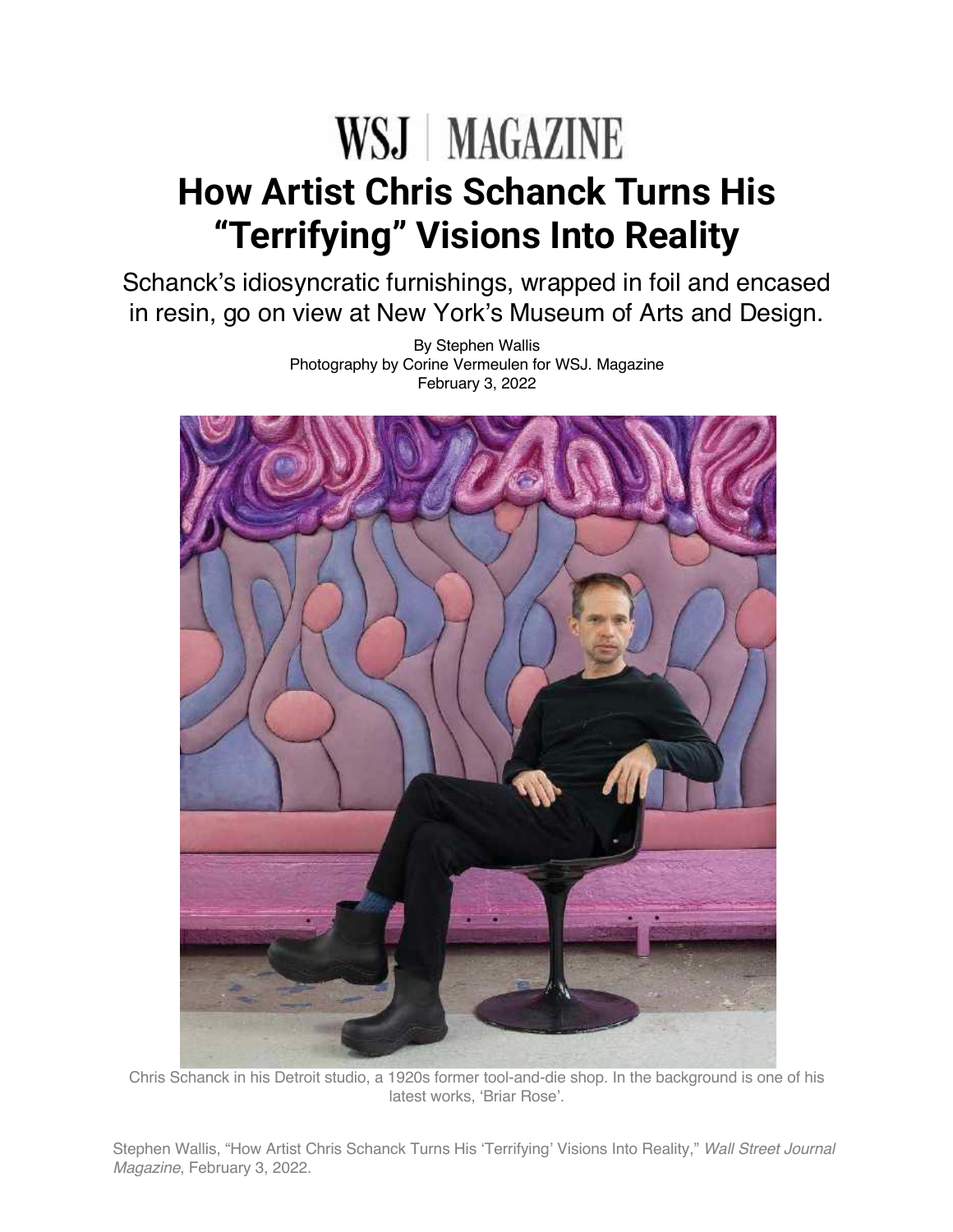"Terrifying" is how Chris Schanck sums up a sculptural bench nearing completion in his studio on the east side of Detroit. "I drew it and thought, Wait, how?"

Schanck, 46, whose handcrafted creations fall into a hard-to-define category where art and design collide, is producing the bench as a centerpiece of his first full-scale solo museum exhibition, opening at New York's Museum of Arts and Design (MAD) on February 12. As with everything he makes, it was born out of his imaginative drawings, but it represents a notable shift toward figurative works that are explicitly narrative – and intensely personal.



Priming and sealing the surface of the 'Death and the Maiden' piece. The work to the right is called 'Shuddering Cabinet'.

The bench's high-back circular seat, ornamented with cascades of serpentine swirls, is made with a welded steel frame and sculpted blocks of foam, all covered in layers of resin and shimmering foil, a process Schanck developed while studying at the nearby Cranbrook Academy of Art. Crowning the piece are two seated figures facing each other, a skull at their feet. It's an interpretation of the classic Death and the Maiden motif, and both figures are modeled on Schanck himself. Their hands hold a head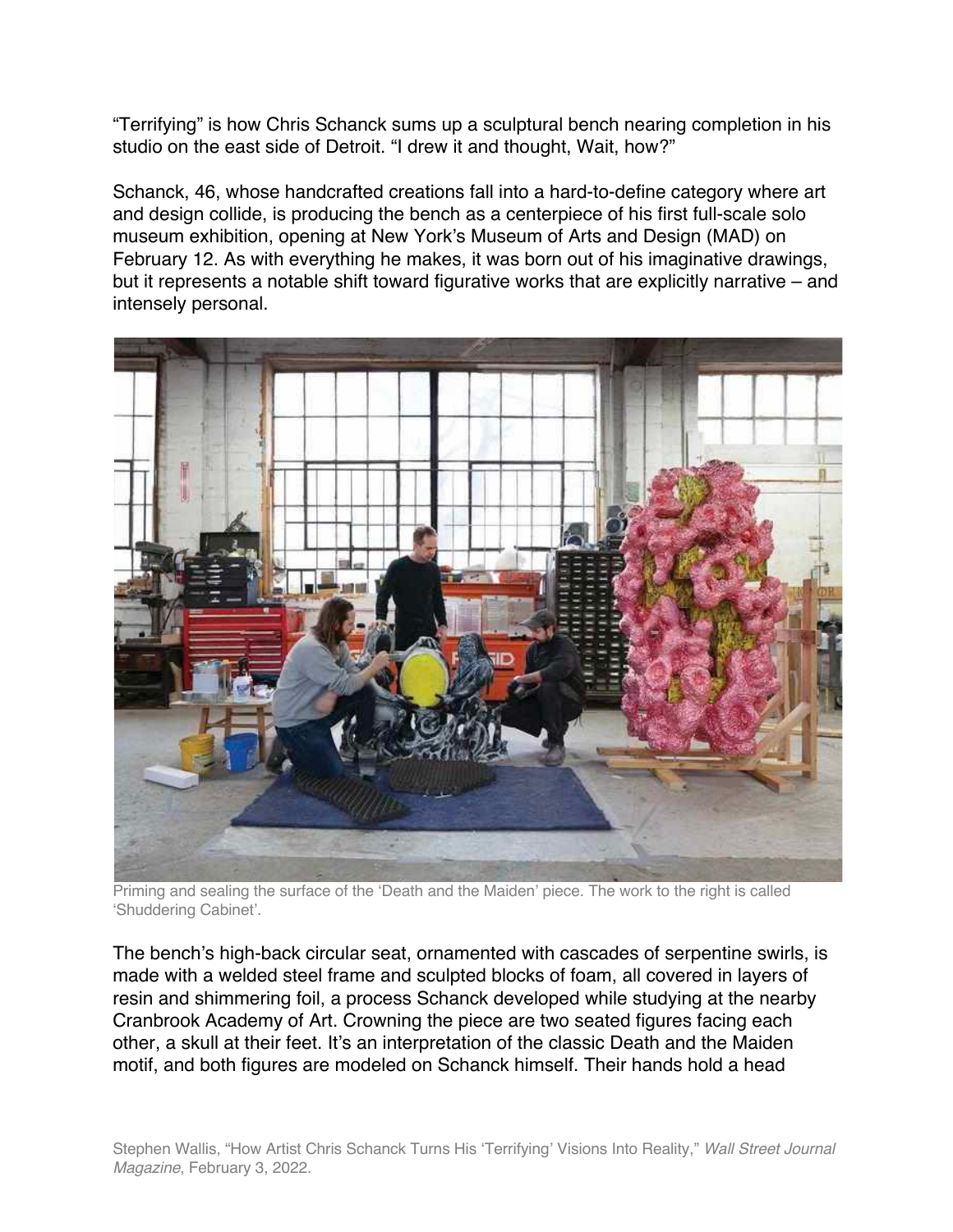whose translucent resin face, rendered in the manner of a Renaissance grotesque mask, will emit a Gatorade-green glow, thanks to a light inside.

Schanck says the idea for the bench emerged during the Covid pandemic, when he found inspiration in the memento mori, including Death and the Maiden motifs, that proliferated in European art after the Black Death plague. "They were a reminder to live your life more fully—not to fear death but to seize the day," says Schanck, who is also creating a mirror for the MAD exhibition with relief-carved figures inspired by Sylvia Plath's poem "Mirror," a meditation on aging and the end of life. While such allusions might suggest intense self-reflection, he hopes these pieces project a positive, even optimistic spirit.



Schanck at work on a piece titled 'Fluorescence'.

It's the sort of balancing act that characterized all of Schanck's work, which bridges the industrial and luxurious, the crude and refined, the kitschy and cool. His breakout pieces were his tables, chairs and cabinets made with foam carved to resemble crumbling, encrusted stone or decaying wood. Schanck added the alchemic step of embellishing